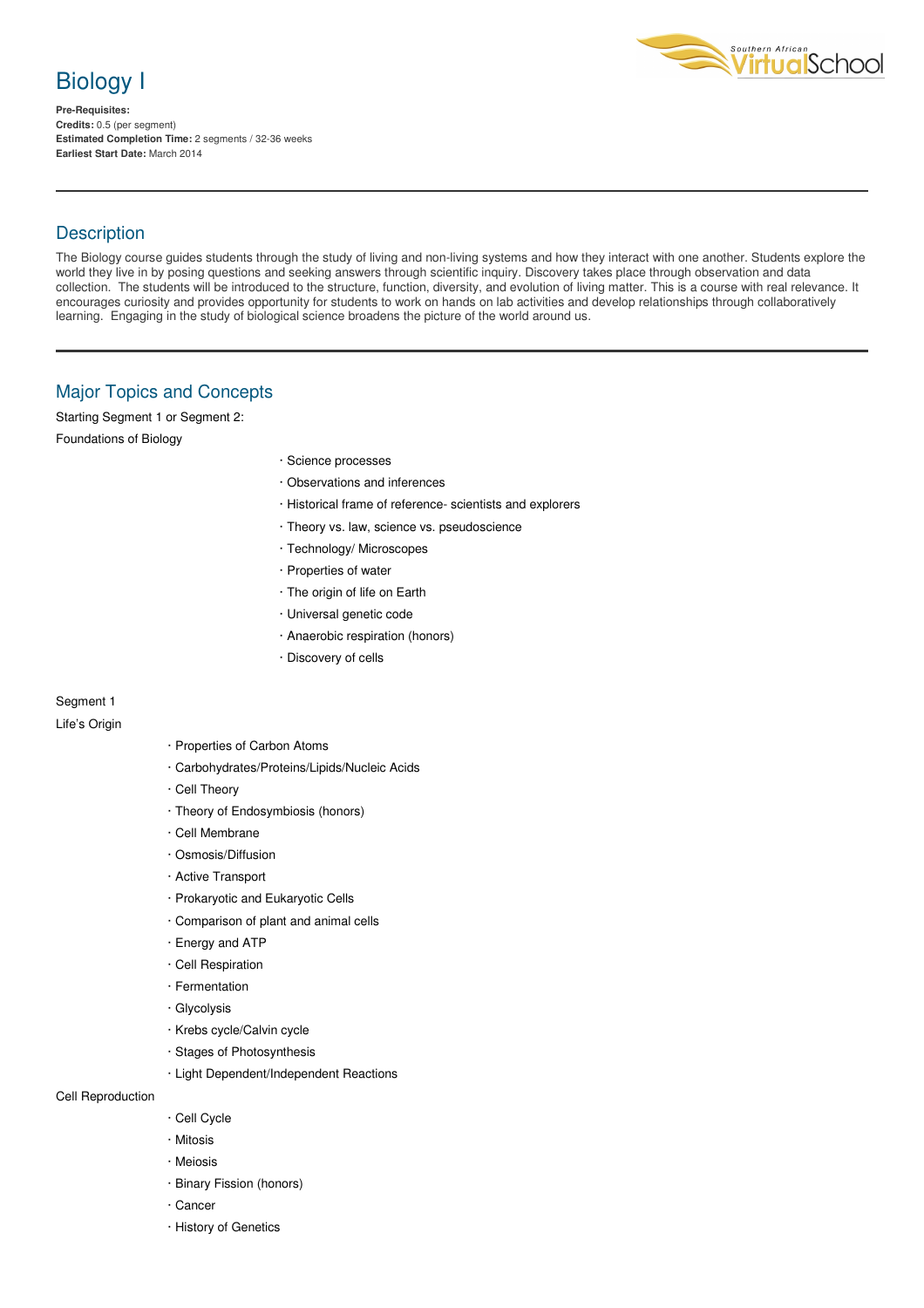- · Discovery of DNA and its role in genetics and heredity
- · Principles of Genetics and Heredity
- · Mutations
- · Biotechnology

#### Earth's Diversity

- · Levels of Organization
- · Biotic and Abiotic Factors
- · Energy in the Ecosystem
- · Food Chains and Food Webs
- · Climate/Climate Zones
- · Biomes
- · Marine Ecosystems
- · Habitat/Niche
- · Successions
- · Populations
- · Threats to Biodiversity
- · Air/Water Quality
- · Human Population growth
- · Cycling Matter
- · Making Informed Decisions
- · Earth's Hydrologic and Biogeochemical cycles (honors)

### Segment 2

#### Scientific Connections

- · Theories on Evolution
- · Catastrophism/Gradualism/ Uniformitarianism
- · Evidence of Evolution
- · Artificial Selection
- · Natural Selection
- · Patterns of Evolution
- · Primate Evolution
- · Molecular Evolution (honors)

### Classification and Diversity

- · Classification Systems
- · Introduction to the kingdoms of life
- · Taxonomy of bacteria
- · Viruses vs. bacteria
- · Taxonomy of protists
- · General characteristics of protists
- · Taxonomy of Fungi
- · General characteristics of fungi
- · Taxonomy of plants
- · Adaptations of plants
- · Structure and function in plants
- · Importance of plants
- · Plant reproduction, pollination
- · Fruits, seeds, seed dispersal
- · Taxonomy of animals
- · Characteristics of invertebrates
- · Characteristics of vertebrates

#### Human Body Systems

- · Nervous and Endocrine Systems
- · Respiratory and Circulatory Systems